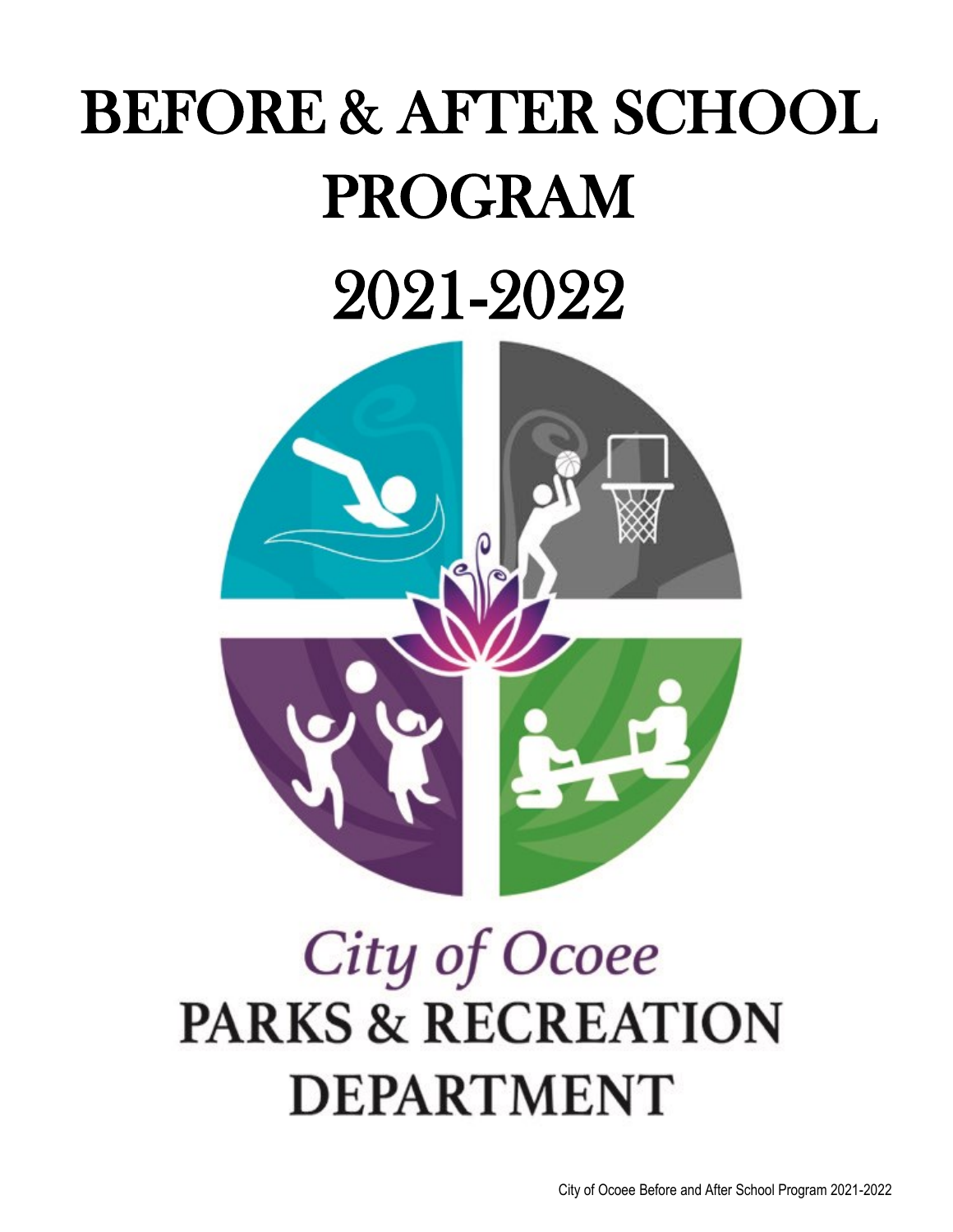## **TABLE OF CONTENTS**

| Registration & Transportation 3 |  |
|---------------------------------|--|
|                                 |  |
|                                 |  |
|                                 |  |
|                                 |  |
| Pickup / Drop Off Procedures9   |  |

## **Staff Spotlight**

The City of Ocoee staff is selected for their background experience, enthusiasm, and great attitude for working with children. Our leadership staff has various backgrounds, including studies in education, recreation and business. Each is eager to share his/her experience and enthusiasm, and be a resource for your child.

#### **Recreation Operations Manager — Toren Hogan**

Toren graduated from the University of Central Florida with a Bachelor's Degree in Business and has a Masters Degree in Public Administration from Valdosta State University. He has worked for the City of Ocoee for 10 years.

#### **Recreation Supervisor — Adrian Dorsey**

Adrian graduated from Bethune Cookman University with a Bachelor's Degree in Physical Education with a concentration in Recreation and has a Masters Degree in Exercise Science and Health Promotion from California University of Pennsylvania. She has worked for the City of Ocoee for 13 years .

#### **Recreation Leaders**

**Keith Hendrix**— He has been with the City of Ocoee for 27 years. He spent 1 year with Public Works and has been with the Parks and Recreation Department for the past 26 years.

**Steven McDonald**— Steven graduated from St. Leo University with a Bachelor's Degree in Biology. He has worked for the City of Ocoee for 10 years.

**David Maggart**—David graduated from Florida State University with a Bachelor's Degree in Political Science. He has been with the City of Ocoee for 4 years.

#### **Full Time Recreation Aides**

**Bradley Sulkowski**

**Tracy Wise—Donahey** 

**Hunter Berntson** 

#### **Administrative Assistant**

#### **Karina Flowers**

**Important Numbers** 

 **If you need to reach camp staff during the day please contact: Toren Hogan 407-905-3100 ext. 5005 thogan@ocoee.org**

**Adrian Dorsey 407-905-3100 ext. 5009 adorsey@ocoee.org** 

**Beech Center Main Office 407-905-3180**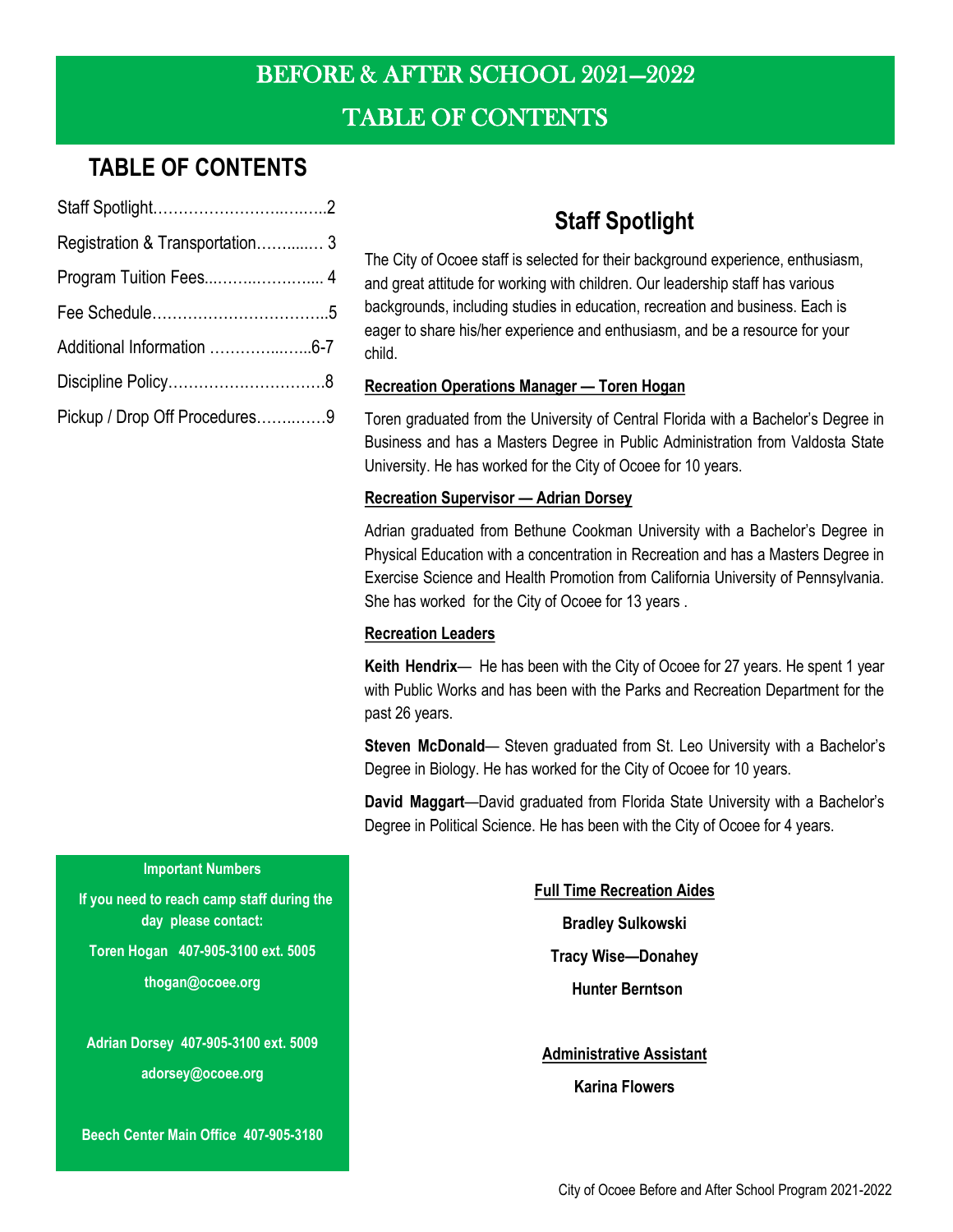## BEFORE & AFTER SCHOOL 2021– 2022 REGISTRATION & TRANSPORTATION

We are glad that you have chosen us to provide your child with a fun and safe experience this school year. Our staff understands that you have a choice in selecting care for your child, so we are committed to providing you and your family with a quality program and excellent service.

We encourage you to familiarize yourself with the information in the helpful guide as it covers, daily procedures, & policies. Please keep handy and refer to it as necessary.

## **TRANSPORTATION**

The City of Ocoee Parks and Recreation Department provides transportation to the following schools:

Spring Lake Elementary **Renaissance Elementary** 

Prairie Lake Elementary **Hope Charter** Hope Charter

Citrus Elementary **Citrus Elementary Ocoee Elementary** 

Ocoee Middle School

## **REGISTRATION**

The Before and After School Program registration process is listed below. There is a \$25.00 registration fee per child plus the cost of the first week due at registration. If payment is not made by the due date, your spot will be given to a child on our waiting list . To complete the online process, please send an email to beechcenteremail@ocoee.org to register.

- Partial registration will take place online (www.myprocare.com) and the additional paperwork must be signed at time of payment rendered
- New Register—must have birth certificate, shot records, water bill (Ocoee Residents)
- Questions? Please contact the Parks and Recreation Department at 407-905-3180

Registration Times : Monday - Thursday 8:00am - 8:00pm Fridays & Saturdays 10:00am - 4:00pm

## **DAY CAMPS - STUDENT HOLIDAYS**

The City of Ocoee Parks and Recreation Department is open for day camps on most student holidays. This includes but is not limited to October Break, Thanksgiving Break, Christmas Break, Spring Break and also student holidays on an annual basis. If for any reason our facility is closed, families will receive notice of the closure so they can make other arrangements.

Registration for these programs will be advertised via the city website, email correspondences, as well as flyers/handouts.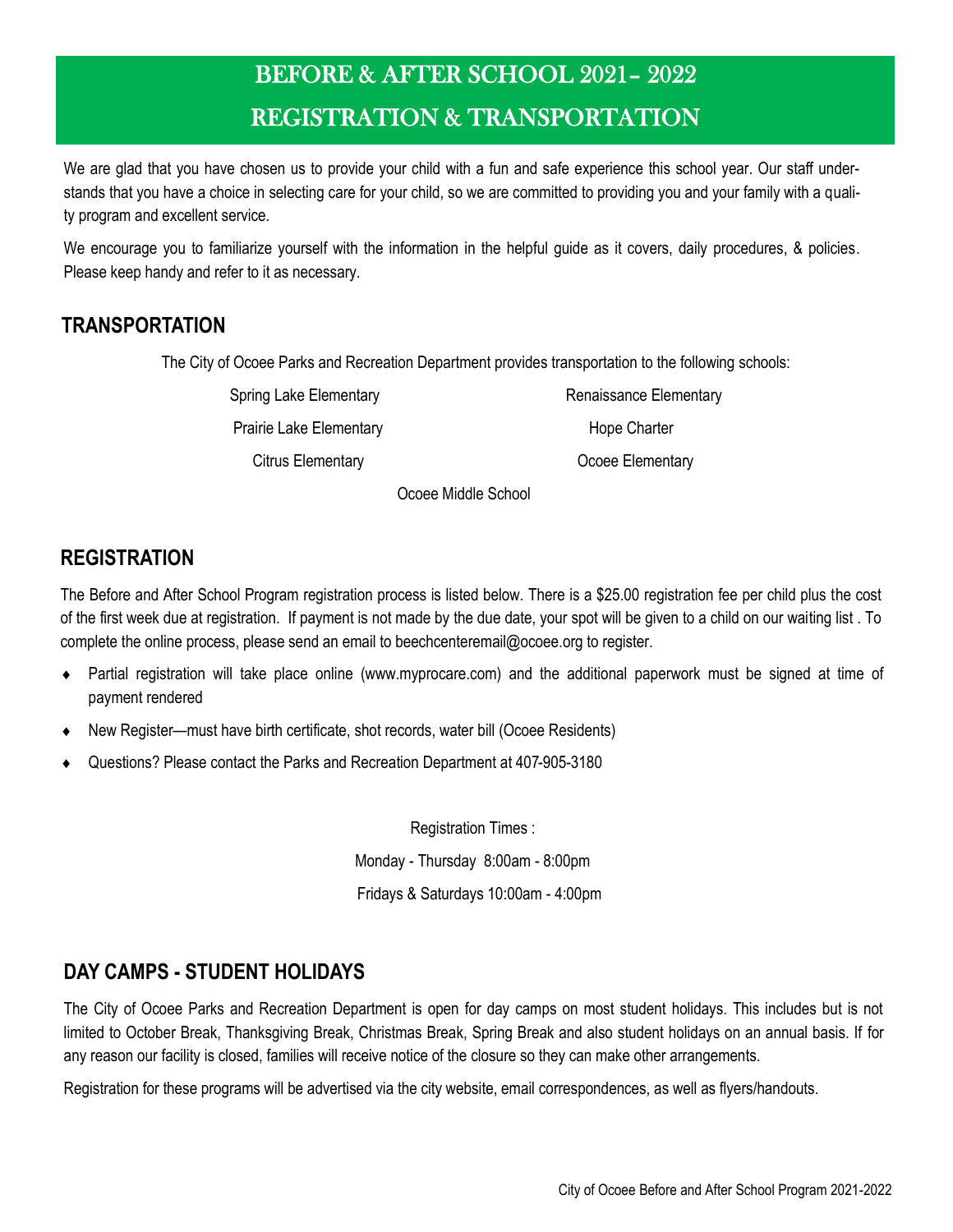## BEFORE & AFTER SCHOOL 2021– 2022

## TUITION FEES

Tuition fees are due on a weekly basis on Fridays. Failure to submit payment may result in termination of childcare services.

**Registration fee:** \$25 for each child participating in the program

**Residents: Before School:** \$ 25.00/week for the 1st child \$15.00/week for each additional child

**After School:** \$35.00/week for the 1st child \$20.00/week for each additional child

**Before & After School:** \$60.00 for the 1st child \$35.00 for each additional child

> **Non-Residents: Before School:**

\$ 35.00/week for the 1st child \$25.00/week for each additional child

**After School:** \$45.00/week for the 1st child \$30.00/week for each additional child

**Before & After School:** \$80.00 for the 1st child \$50.00/week for each additional child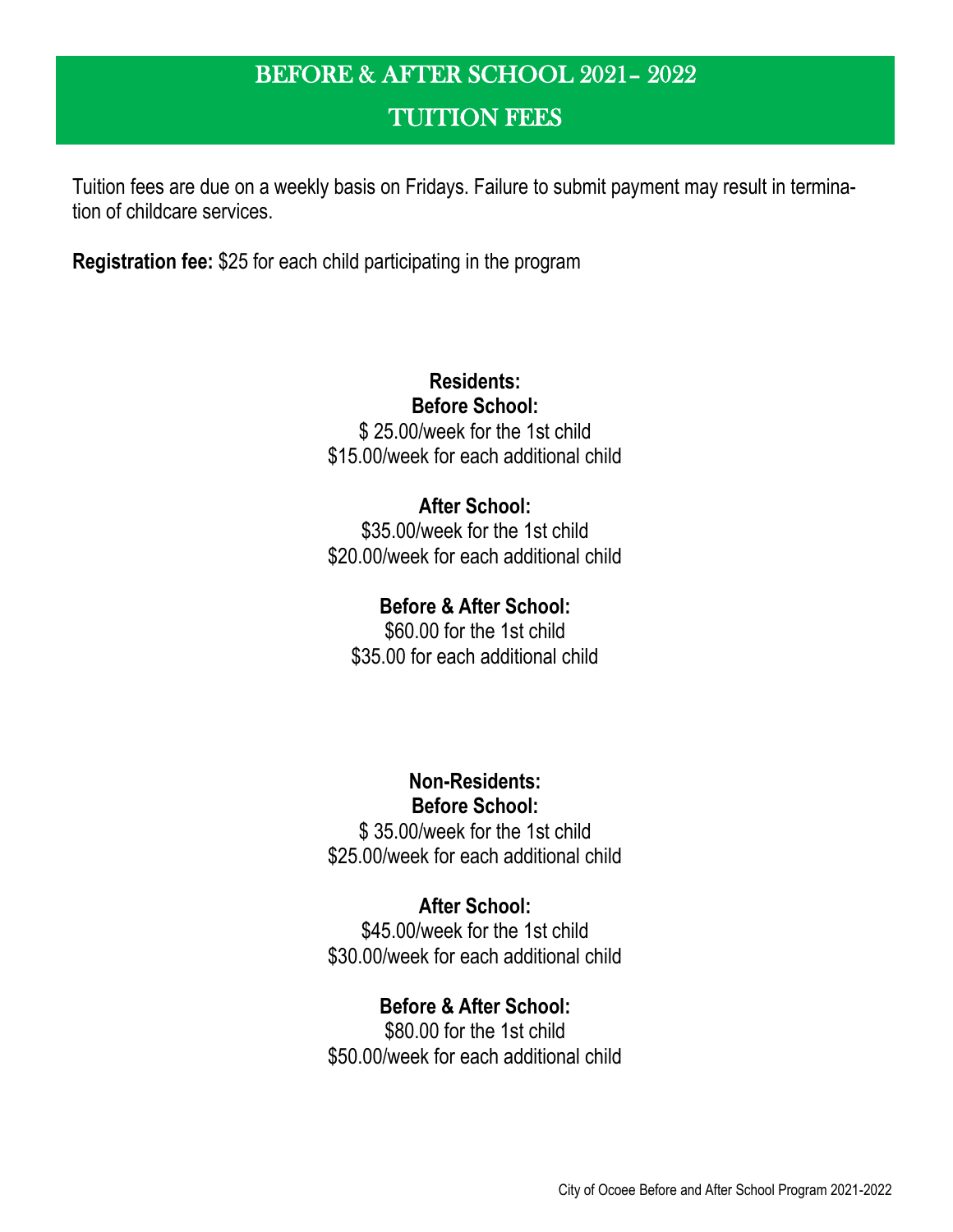## BEFORE & AFTER SCHOOL 2021– 2022

## TUITION FEE SCHEDULE

| Payment#                                                                          | <b>Program Weeks</b>                                                          | <b>Payment Due Date</b>      |  |
|-----------------------------------------------------------------------------------|-------------------------------------------------------------------------------|------------------------------|--|
| 1                                                                                 | August 9th - August 13th                                                      | <b>Before Monday Aug 9th</b> |  |
| $\overline{2}$                                                                    | August 16th - August 20th                                                     | Friday Aug 13th              |  |
| 3                                                                                 | August 23rd - August 27th                                                     | Friday Aug 20th              |  |
| $\overline{4}$                                                                    | August 30th - September 3rd                                                   | Friday Aug 27th              |  |
| 5                                                                                 | September 6th - September 10th                                                | Friday Sept 3rd              |  |
| 6                                                                                 | September 13th - September 17th                                               | Friday Sept 10th             |  |
| 7                                                                                 | September 20th - September 24th                                               | Friday Sept 17th             |  |
| 8                                                                                 | September 27th - October 1st                                                  | Friday Sept 24th             |  |
| 9                                                                                 | October 4th - October 8th                                                     | Friday Oct 1st               |  |
| 10                                                                                | October 11th - October 15th                                                   | Friday Oct 8th               |  |
| 11                                                                                | October 18th - October 22nd                                                   | Friday Oct 15th              |  |
| 12                                                                                | October 25th - October 29th                                                   | Friday Oct 22nd              |  |
| 13                                                                                | November 1st - November 5th                                                   | Friday Oct 29th              |  |
| 14                                                                                | November 8th - November 12th                                                  | Friday Nov 5th               |  |
| 15                                                                                | November 15th - November 19th                                                 | Friday Nov 12th              |  |
| Thanksgiving Break Camp - November 22nd - November 26th --- Additional Fees Apply |                                                                               |                              |  |
| 16                                                                                | November 29th - December 3rd                                                  | Mon Nov 29th                 |  |
| 17                                                                                | December 6th - December 10th                                                  | Fri Dec 3rd                  |  |
| 18                                                                                | Deember 13th - December 17th                                                  | Friday Dec 10th              |  |
|                                                                                   | Christmas Break Camp - December 20th - December 31st -- Additional Fees Apply |                              |  |
| 19                                                                                | January 3rd - January 7th                                                     | Tues Jan 4th                 |  |
| 20                                                                                | January 10th - January 14th                                                   | Friday Jan 7th               |  |
| 21                                                                                | January 17th - January 21st                                                   | Friday Jan 14th              |  |
| 22                                                                                | January 24th - January 28th                                                   | Friday Jan 21st              |  |
| 23                                                                                | January 31st - February 4th                                                   | Friday Jan 28th              |  |
| 24                                                                                | February 7th - February 11th                                                  | Friday Feb 4th               |  |
| 25                                                                                | February 14th - February 18th                                                 | Friday Feb 11th              |  |
| 26                                                                                | February 21st - February 25th                                                 | Friday Feb 18th              |  |
| 27                                                                                | February 28th - March 1st                                                     | Friday Feb 25th              |  |
| 28                                                                                | March 7th - March 11th                                                        | Friday Mar 4th               |  |
| Spring Break Camp - March 14th - March 18th---Additional Fees Apply               |                                                                               |                              |  |
| 29                                                                                | March 21st - March 25th                                                       | Monday Mar 21st              |  |
| 30                                                                                | March 28th - April 1st                                                        | Friday Mar 25th              |  |
| 31                                                                                | April 4th - April 8th                                                         | Friday Apr 1st               |  |
| 32                                                                                | April 11th - April 15th                                                       | Friday Apr 8th               |  |
| 33                                                                                | April 18th - April 22nd                                                       | Friday Apr 15th              |  |
| 34                                                                                | April 25th - April 29th                                                       | Friday Apr 22nd              |  |
| 35                                                                                | May 2nd - May 6th                                                             | Friday Apr 29th              |  |
| 36                                                                                | May 9th - May 13th                                                            | Friday May 6th               |  |
| 37                                                                                | May 16th - May 20th                                                           | <b>Friday May 13th</b>       |  |
| 38                                                                                | May 23rd - May 25th                                                           |                              |  |

\*\*Student Holidays /School Closures indicated in Blue\*\*

\*\*Federal Holidays indicated in Red\*\*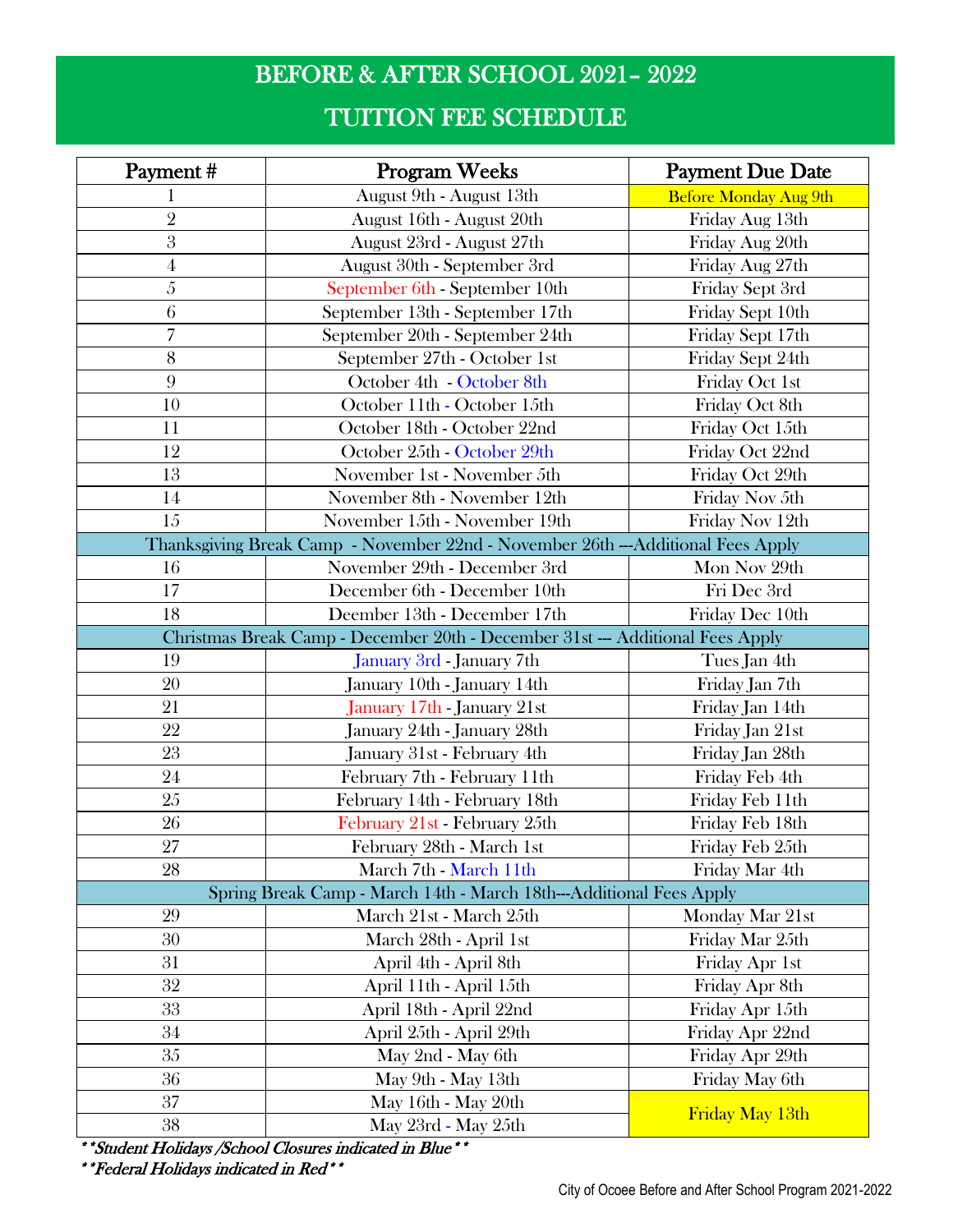## BEFORE & AFTER SCHOOL 2021– 2022 ADDITIONAL INFORMATION

The purpose of our program is to provide our community children with a fun and safe summer break. We are dedicated to offering quality programming that is planned and implemented by knowledgeable staff educated and experienced in the field of Child Development. We strive to provide your children with experiences that will promote emotional and physical health as well as encourage favorable qualities such a respect for others, positive self– esteem, and responsibility.

The City of Ocoee Parks & Recreation staff is proud of the program we have created, but we are always looking improve. Your input is valued as we seek to enhance all of our programs for community's youth. We believe in the value of inclusive leisure and recreation experiences for all members of the community regardless of their ability. The Department makes and effort to ensure inclusive opportunities in all program services including parks, facilities, programs, special events, and classes.

## **PROGRAM HOURS**

The Parks and Recreation Department Before & After School Program hours are:

Before School Hours: 6:30am—9:00am

Afternoon School Hours: 3:00pm—6:30pm

## **DAILY ACTIVITIES**

Campers will enjoy a variety of indoor and outdoor activities run by the Recreation staff which include:

- Free Play
- Group Activity
- **Quiet Activity**

## **HEALTH & SAFETY PLAN FOR COVID –19**

The Parks and Recreation Department will continue to monitor and follow guidelines from the CDC and local city, county, and state orders, related to COVID-19.

Recreation staff will conduct daily temperature screenings and campers will practice healthy habits.

## **DRESS & PERSONAL ITEMS**

Campers should dress appropriately for outdoor activities. T-shirts, shorts, and closed—toe shoes must be worn. If you require your child to bring extra clothes, please mark with campers name. Please also make sure your child has a water bottle.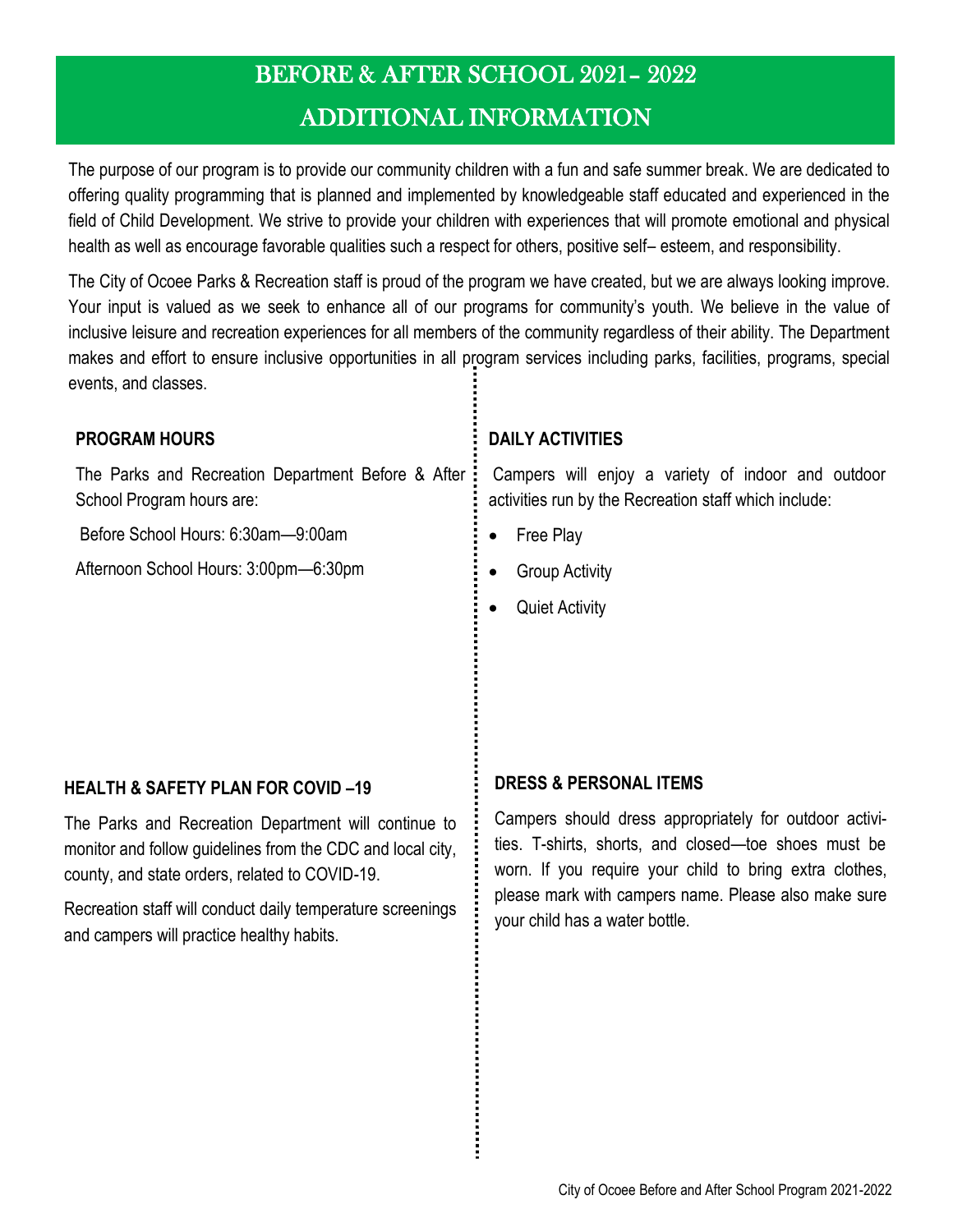### **AFTERNOON SNACK**

Upon arrival from school, children will have a designated snack time. Children will have one snack break each day at 3:30pm. They are able to purchase snacks sold in the vending machines. Pricing ranges from 75 cents—\$2.00. If you choose to provide lunch please remember that item should not require refrigeration or heating.

 We are unable to make change for small/large bills. Please provide your child with \$1.00 dollar bills or quarters for snack.

## **LOST & FOUND**

The Jim Beech Recreation Center maintains lost and found.

- It is recommended that everything that your child brings to the program be labeled with his/her full name.
- Please do not send expensive or valuable items with your child.
- Limit the amount of money sent with your child to the daily program expenses only.
- Staff cannot be responsible for your child's money or personal items, including toys and media players. Staff is not responsible for lost, stolen or damaged items.

#### **CELLPHONES & ELECTRONIC DEVICES**

No cell phones will be permitted at camp or on field trips. Camper can use office phone in any emergency as was done in the past, prior to cell phones. Parent (in an emergency only) can call the office to leave message for child. We appreciate that most families will honor our request and support our reasoning for not bringing cell phones to camp. We ask for your support and consideration of ALL camp children and respect other families as they help foster their child's independence.

We maintain a policy restricting the use of iPads, tablets, and gaming system devices at camp. Due to the capability of such devices to access the internet, download, and store, in a private manner, easily available sexually explicit, degrading, foul, and vulgar content, they are inappropriate for use at camp. In addition, it is our aim to promote activities, whether formally planned, informal, or spontaneous during free time, that are inclusive and group oriented rather than exclusionary for private personal use or benefit.

#### **PHOTOGRAPHS**

Staff may take photographs of program participants to use with program files, City Presentations, promotions of City programs, and similar purposes. If you do not wish to have your child photographed, please provide a WRITTEN STATEMENT requesting no photos. In the absences of a written statement, the City of Ocoee has your implicit permission to use any photographs taken of your child while participating in this, or any, City programs. Neither you nor your child is entitled to compensation of any kind for the use of photographs or video. The City of Ocoee is not responsible for photographic activities of attractions and destinations.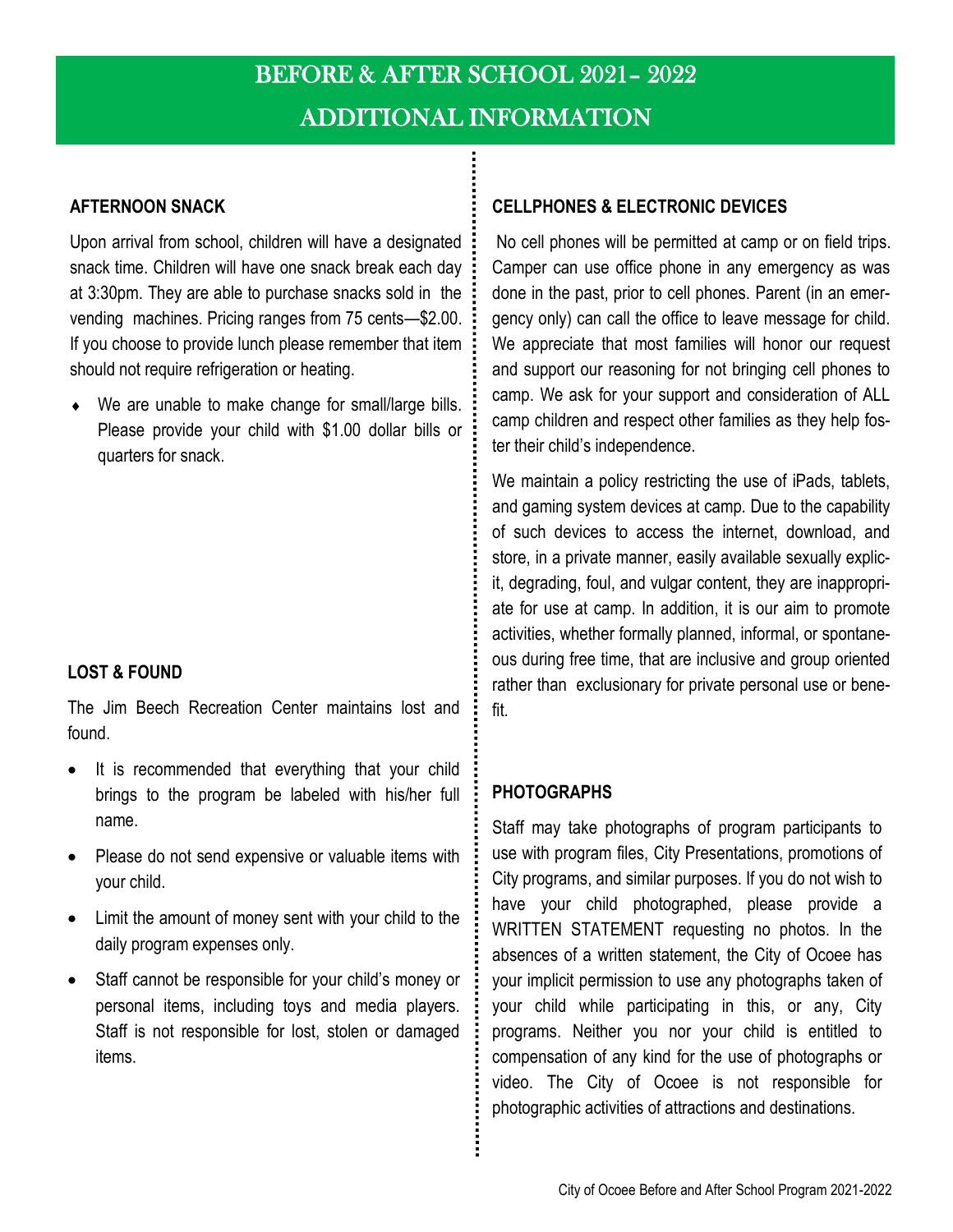## BEFORE & AFTER SCHOOL 2021– 2022

## DISCIPLINE POLICY

The Parks and Recreation program staff members are trained to handle typical juvenile issues. Staff members are not, however, trained to handle participants with excessive behavior problems. If a child demonstrates excessive behavior problems, he/she will be evaluated to determine whether the program is appropriate for the child. The parent/guardian of the child will be notified if the child is no longer eligible for the Before & After School Programs, Summer Camp, or Holiday Camps.

Participants of programs offered by the Ocoee Parks and Recreation Department have the responsibility to participate in activities in a safe and respectful manner at all times. Participants are expected to:

- 1. Treat others with dignity and respect;
- 2. Treat City property and the property of others with respect;
- 3. Listen courteously and respect the opinions and points of view of other;
- 4. Respect the rights and privacy of others;
- 5. Not interfere, impede, limit, or restrict the recreational opportunity of other participants;
- 6. Comply with all instructions and directions of program staff;
- 7. Truthfully answer all questions posed by program staff;
- 8. Have in their possession only those items allowed at the program;
- 9. Report threats to do harm to an adult in authority;
- 10. Report hazardous or dangerous situation to an adult in authority;
- 11. Follow the rules and regulations of Parks and Recreation Department.

## **Level I Offenses**

Level I offenses are minor acts of misconduct that interfere with the orderly operation of an activity, transportation and the program overall. The program staff will intervene in the misconduct and depending upon the severity of the infraction, the staff may refer the participant to the Recreation Supervisor or Recreation Operations Manager for disciplinary action.

## **Level II Offenses**

Level II offenses are more serious or disruptive examples of Level I offenses. Acts of misconduct in Level II include repeated acts of misconduct from level I, acts directed against participants and/or employees or personal property, and acts that may endanger the health or safety of others. Misconduct at this level will be reported to the Recreation Supervisor immediately and/or to the Recreation Operations Manager, who will investigate the situation and decide on the appropriate disciplinary action.

Disciplinary action includes but not limited to time out from activity, staff and parent conference, suspension, and removal from program. Parents are welcomed to talk to Recreation Leader or Operations Manager about any discipline action.